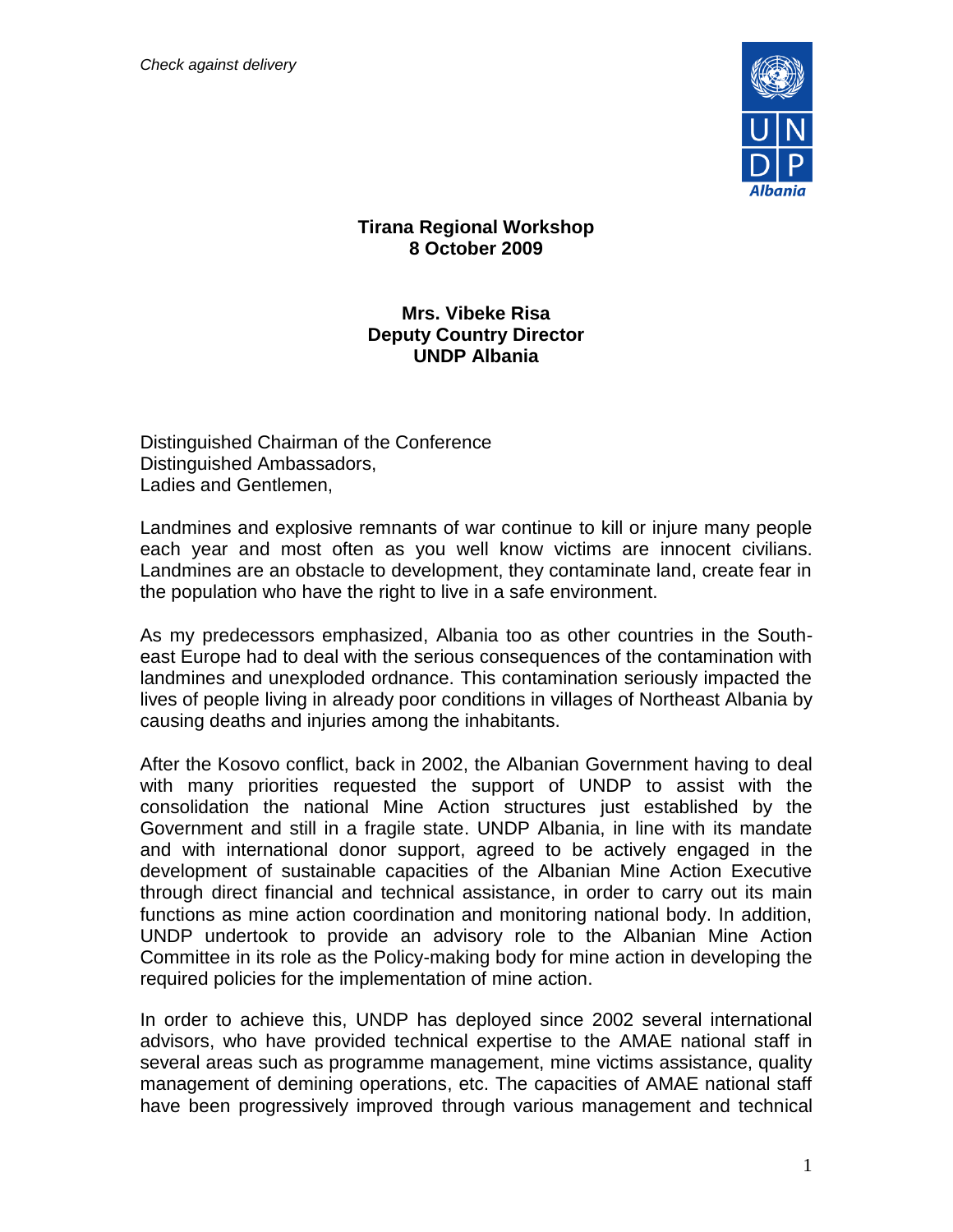training. In addition, AMAC and AMAE were assisted with the formulation of the relevant mine action strategic plans. This ensured that the mine action operations in Albania were conducted in accordance with the respective international standards and as a result AMAE since the end of 2007 can run the Mine Action Programme with fully local capacities.

In order to ensure a proper integration of Mine Action activities with the development projects in the region, the Mine Action Project was included as part of the UNDP Area Based Development Programme (ABD) that started operating since Oct 2004 and based on the Kukes MDG Regional Development Strategy 2004-2015.

Furthermore, UNDP has provided its support in coordinating with AMAC and AMAE, the resource mobilization efforts for mine action operations, which was done successfully through various mechanisms such as the UN Mine Action Portfolio, donor trips to the mine action operation areas, etc. The efficiency of operations and transparency of using the funds and reporting ensured to UNDP a sustainable support from donors such as the European Commission, United Kingdom, Canada, Switzerland, Sweden, France, etc. throughout the programme lifetime. Currently, the funding of AMAE operations has been ensured through UNDP by the European Commission until the end of August 2010.

I would like to emphasize again that UNDP wouldn't be successful in its efforts of developing a fully sustainable mine action programme, if it wasn't for the great support of the donors, the cooperation of the local and national institutions and the commitment of our partners.

In addition to coordination and monitoring, the UNDP support in Mine Action in Albania covered other Mine Action components such as Mine Clearance and Victim Assistance.

- In mine clearance, UNDP through two EC funded Projects implemented in the field by DanChurchAid, has trained and equipped 6 national demining teams, which carried out mine clearance operations in northeast Albania; In addition, UNDP just finished in September another clearance project funded by DfID and implemented by DCA.
- In victim assistance, support has been provided to local and central health structures and socio-economic reintegration initiatives have been promoted, with several donors funding such as France, Sweden, United Kingdom; This has been achieved through: provision of raw materials, training and equipment for the prosthetic workshop in Kukes, improving surgical capabilities in Tropoja Hospital and vocational training for landmine survivors and their family members.